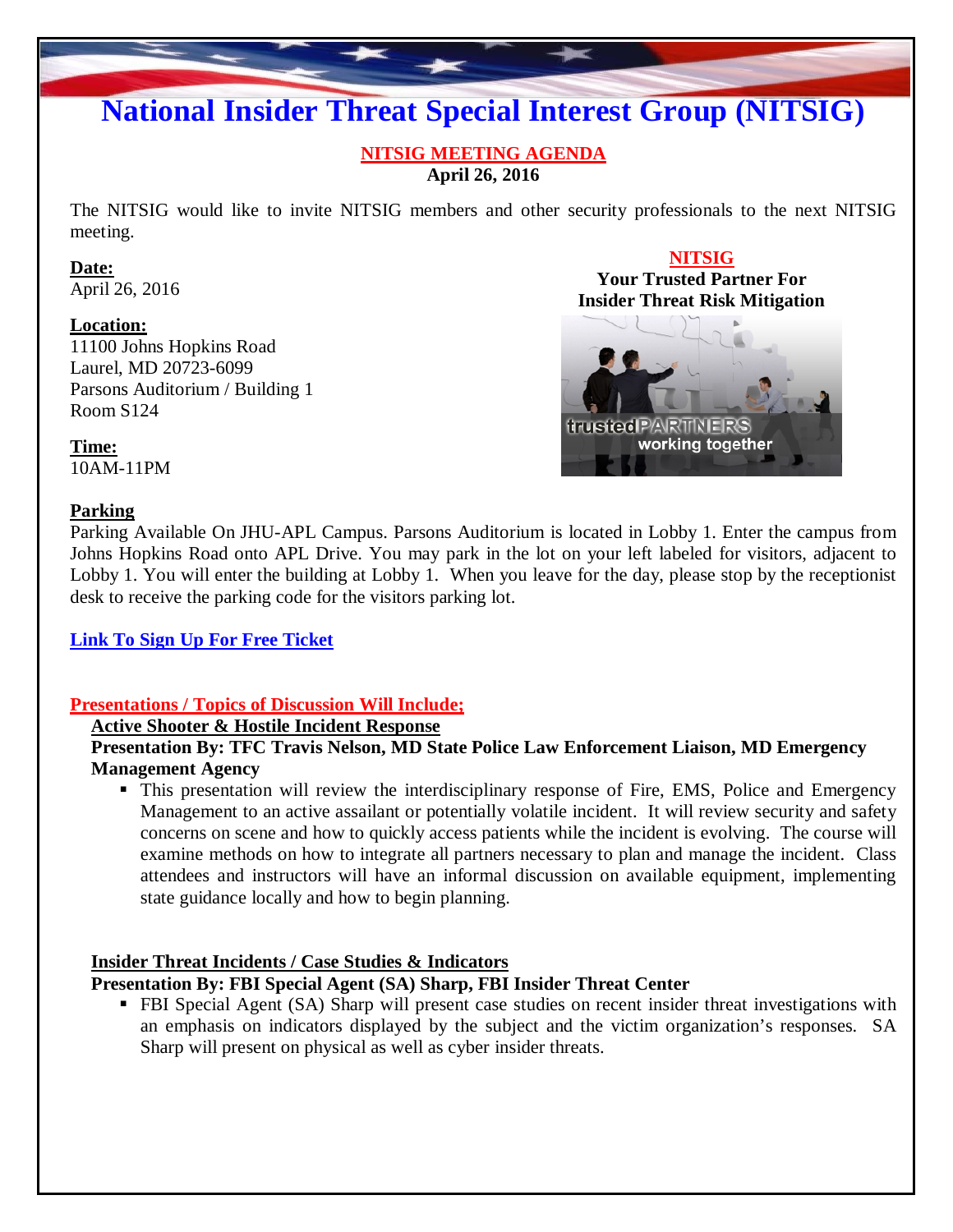# **Employee Continuous Evaluation & Screening Service Presentation By; Peter Collins**

#### **IDentrix Employee Continuous Evaluation & Screening Service**

- IDentrix is a division InfoZen. InfoZen is the company that provides the Secure Flight Program to the U.S. Government, screening 2 million names a day.
- IDentrix is a very affordable web based "Employee Continuous Evaluation Screening Service".
- IDentrix monitors approx. 1000 sources of information for information that may be of concern to companies about their employees. Risk Alerts pertaining to 65 plus different attributes including criminal, civil, sanctions, professional licenses, etc. Most importantly it actively monitors each individual daily for various types of activities that may have a negative impact on their ability to fulfill their roles in compliance with established regulations. As you probably realize, traditional background checks which are completed at timed intervals may not reflect any activities over the last few years. A company will receive an alert from within 10 minutes to 24 hours after a new potential negative data source has been discovered about an individual. Screening services are available daily, weekly or monthly.
- During a 3 month period that the End User / Client used the IDentrix Continuous Monitoring Service, IDentrix identified over 800 identity changes, of which twenty four (24) actionable alerts were deemed to disqualify the noted persons from continued participation in their current regulated duties. Thus protecting the client from potential risk due to unacceptable activities.

# **[IDentrix](http://www.identrix.com/) Website**

# **IDentrix [Overview](https://www.youtube.com/watch?v=o6LDx6C0nvk&feature=youtu.be) Video - YouTube**

#### **IDentrix Demo**

IDentrix offers a free live 30 minute demo, during which time you'll be able to see the unique features and data coverage offered as part of the solution.

**Sign Up For [Demo](http://visitor.r20.constantcontact.com/manage/optin?v=001knl6dPq0Lzm1ul0qprKCaajCI_zO5lqhaNVWGcYTF1_dTERbSOhM1X4hI0o0xRAxqQRKoCD0D2kDTmCdfVSMWcrdjqZ1jQpvwa8sbxMlBVE=)**

# **Bio's Of Guest Speakers:**

# **TFC Travis Nelson, MD State Police Law Enforcement Liaison, MD Emergency Management Agency**

- **Trooper First Class Travis Nelson is currently assigned to the Special Operations Division of the** Maryland State Police. He is detailed as a law enforcement liaison to the Maryland Emergency Management Agency (MEMA.)
- Travis serves as the co-chair for the Maryland Active Assailant Interdisciplinary Workgroup and works with the Maryland Institute for Emergency Medical System Services (MIEMSS) to lead a statewide effort to provide guidance for all responders to hostile events.
- He is the chair of the recently established Maryland Search and Rescue Coordination Workgroup, technical lead of the Maryland Prevention and Protection Workgroup and serves on the Region III Advisory Council for the Federal Emergency Management Agency (FEMA.)
- **Prior to, he was assigned to MEMA as a regional liaison officer, MSP Special Events Unit, MSP** Human Resources Division and MSP Centreville Barrack.
- Travis is the current Director of Career Services at the Kent & Queen Anne's Rescue Squad in Chestertown, MD and certified as a medic, rescue diver and firefighter. He previously worked for Kent County 9-1-1, Queen Anne's County 9-1-1 and Queen Anne's County EMS.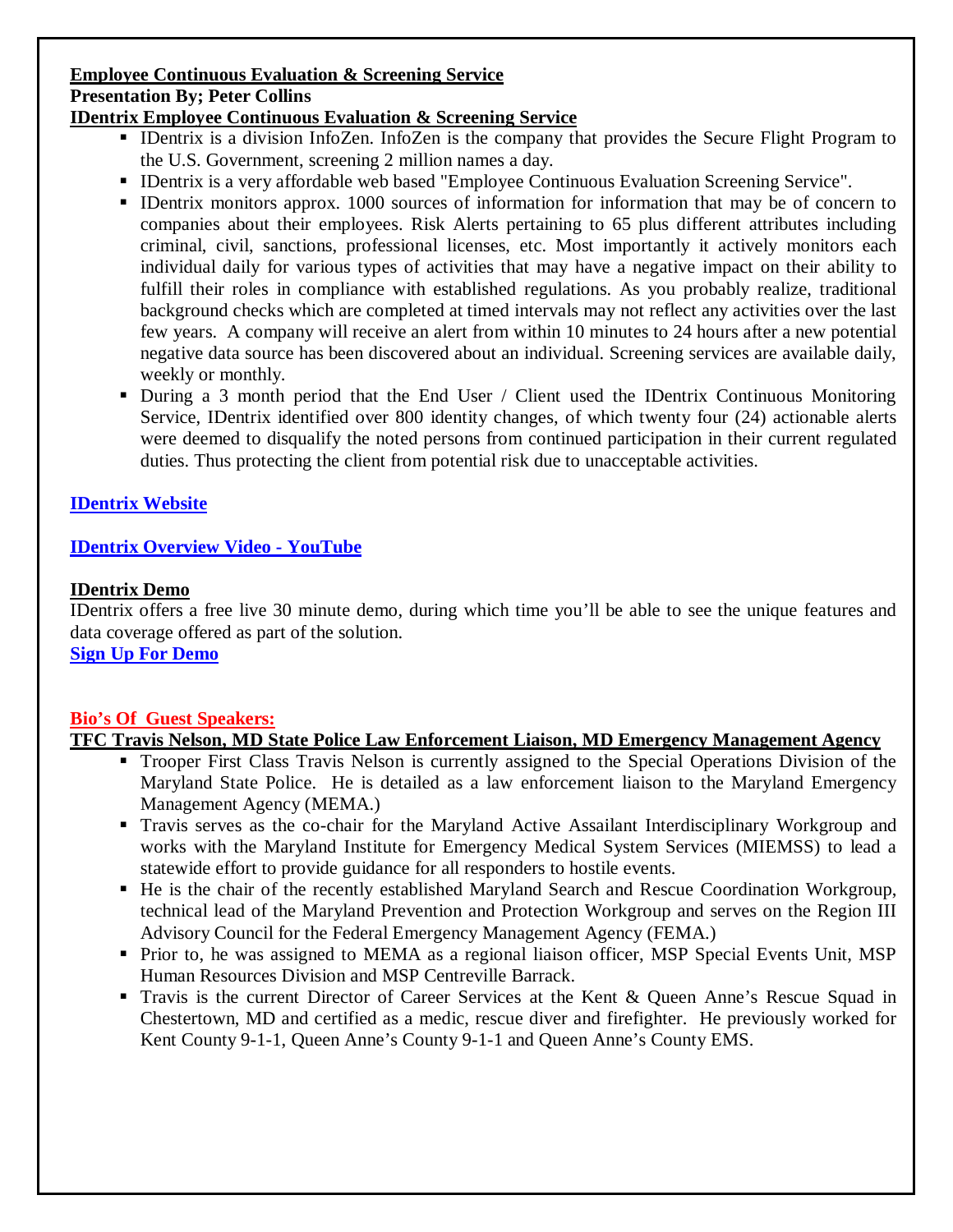#### **FBI Special Agent (SA) Sharp, FBI Insider Threat Center**

- Special Agent Dewayne Sharp joined the FBI in January 2001 and was assigned to the Chicago Field Office initially to work counterintelligence investigations of intelligence officers from various threat countries. He was subsequently assigned to economic espionage and technology transfer investigations related to the three Department of Energy laboratories in the Chicago area.
- In January 2009, SA Sharp was promoted to Supervisory Special Agent at FBI headquarters in the Counterintelligence Division managing threat country investigations and operations against foreign intelligence targets. In June 2011, SSA Sharp transferred to the Counterespionage Section where he investigated and managed the investigations of FBI personnel suspected of spying for foreign countries.
- In June 2014, SSA Sharp became the second member of the FBI's Insider Threat Center and currently leads a risk management unit. His unit evaluates insider threat risks as they relate to FBI personnel, critical assets and security programs and presents risk mitigation options to Executive Management for decision.
- Prior to the FBI, SSA Sharp served eight years as a US Army officer in multiple assignments around the world. He is a graduate of the United States Military Academy at West Point and has a Bachelor's degree in Military History with a minor in Computer Science.

# **NITSIG Board Members Contact Information**

# **Jim Henderson / CISSP, CCISO**

**Founder / Chairman Of The National Insider Threat Special Interest Group (NITSIG) CEO Insider Threat Defense, TopSecretProtection.Com, Inc. Insider Threat Program Training Course Instructor Cyber Security-Information System Security Program Management Training Course Instructor Cyber Threat-Insider Threat Risk Analyst / Risk Mitigation Specialist Phone: 561-809-6800 / 888-363-7241 E-Mail: jimhenderson@nationalinsiderthreatsig.org [jimhenderson@insiderthreatdefense.com](mailto:jimhenderson@insiderthreatdefense.com) Websites: www.nationalinsiderthreatsig.org [www.insiderthreatdefense.com](http://www.insiderthreatdefense.com/)**

# **Mike Miller**

**NITSIG Co-Chair Insider Threat Subject Matter Expert Chief Operating Officer; Vice President, Insider Threat Program Coordinator At Tanager, Inc. Supporting Insider Threat Programs At; Army, DHS And Intelligence Community Phone: Office: 240-547-3174 Cell: 301-712-5557 E-Mail: mmiller@tanagerinc.com Website: www.tanagerinc.com**